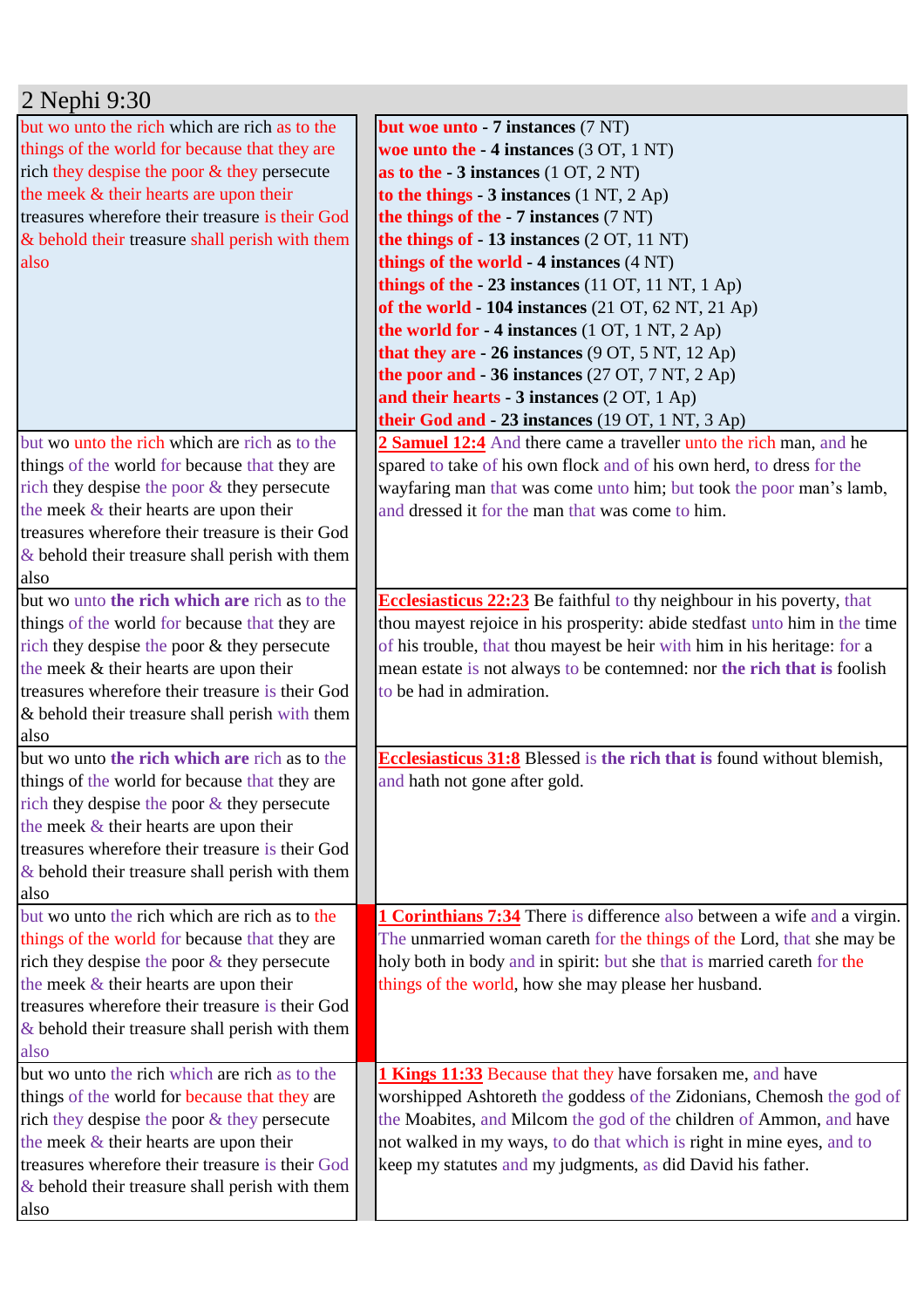| but wo unto the rich which are rich as to the                                             | 2 Esdras 7:20 For there be many that perish in this life, because they       |
|-------------------------------------------------------------------------------------------|------------------------------------------------------------------------------|
| things of the world for because that they are                                             | despise the law of God that is set before them.                              |
| rich they despise the poor & they persecute                                               |                                                                              |
| the meek & their hearts are upon their                                                    |                                                                              |
| treasures wherefore their treasure is their God                                           |                                                                              |
| & behold their treasure shall perish with them                                            |                                                                              |
| also                                                                                      |                                                                              |
| but wo unto the rich which are rich as to the                                             | <b>Ecclesiasticus 10:23</b> It is not meet to despise the poor man that hath |
| things of the world for because that they are                                             | understanding; neither is it convenient to magnify a sinful man.             |
| rich they despise the poor & they persecute                                               |                                                                              |
| the meek & their hearts are upon their                                                    |                                                                              |
| treasures wherefore their treasure is their God                                           |                                                                              |
| & behold their treasure shall perish with them                                            |                                                                              |
| also                                                                                      |                                                                              |
| but wo unto the rich which are rich as to the                                             | Mark 14:5 For it might have been sold for more than three hundred            |
| things of the world for because that they are                                             | pence, and have been given to the poor. And they murmured against her.       |
| rich they despise the poor & they persecute                                               |                                                                              |
| the meek $&$ their hearts are upon their                                                  |                                                                              |
| treasures wherefore their treasure is their God                                           |                                                                              |
| $\&$ behold their treasure shall perish with them                                         |                                                                              |
| also                                                                                      |                                                                              |
| but wo unto the rich which are rich as to the                                             | Amos 2:7 That pant after the dust of the earth on the head of the poor,      |
| things of the world for because that they are                                             | and turn aside the way of the meek: and a man and his father will go in      |
| rich they despise the poor $\&$ they persecute                                            | unto the same maid, to profane my holy name:                                 |
| the meek & their hearts are upon their                                                    |                                                                              |
| treasures wherefore their treasure is their God                                           |                                                                              |
|                                                                                           |                                                                              |
| $&$ behold their treasure shall perish with them<br>also                                  |                                                                              |
| but wo unto the rich which are rich as to the                                             | <b>Baruch 6:20</b> They are as one of the beams of the temple, yet they say  |
| things of the world for because that they are                                             | their hearts are gnawed upon by things creeping out of the earth; and        |
| rich they despise the poor $&$ they persecute                                             | when they eat them and their clothes, they feel it not.                      |
| the meek & their hearts are upon their                                                    |                                                                              |
| treasures wherefore their treasure is their God                                           |                                                                              |
|                                                                                           |                                                                              |
| $\&$ behold their treasure shall perish with them<br>also                                 |                                                                              |
| but wo unto the rich which are rich as to the                                             | <b>Job 24:23</b> Though it be given him to be in safety, whereon he resteth; |
| things of the world for because that they are                                             | yet his eyes are upon their ways.                                            |
| rich they despise the poor & they persecute                                               |                                                                              |
| the meek & their hearts are upon their                                                    |                                                                              |
| treasures wherefore their treasure is their God                                           |                                                                              |
| & behold their treasure shall perish with them                                            |                                                                              |
|                                                                                           |                                                                              |
| also<br>but wo unto the rich which are rich as to the                                     | <b>Psalm 79:10</b> Wherefore should the heathen say, Where is their God? let |
| things of the world for because that they are                                             |                                                                              |
|                                                                                           | him be known among the heathen in our sight by the revenging of the          |
| rich they despise the poor & they persecute                                               | blood of thy servants which is shed.                                         |
| the meek & their hearts are upon their<br>treasures wherefore their treasure is their God |                                                                              |
|                                                                                           |                                                                              |
| & behold their treasure shall perish with them                                            |                                                                              |
| also                                                                                      |                                                                              |